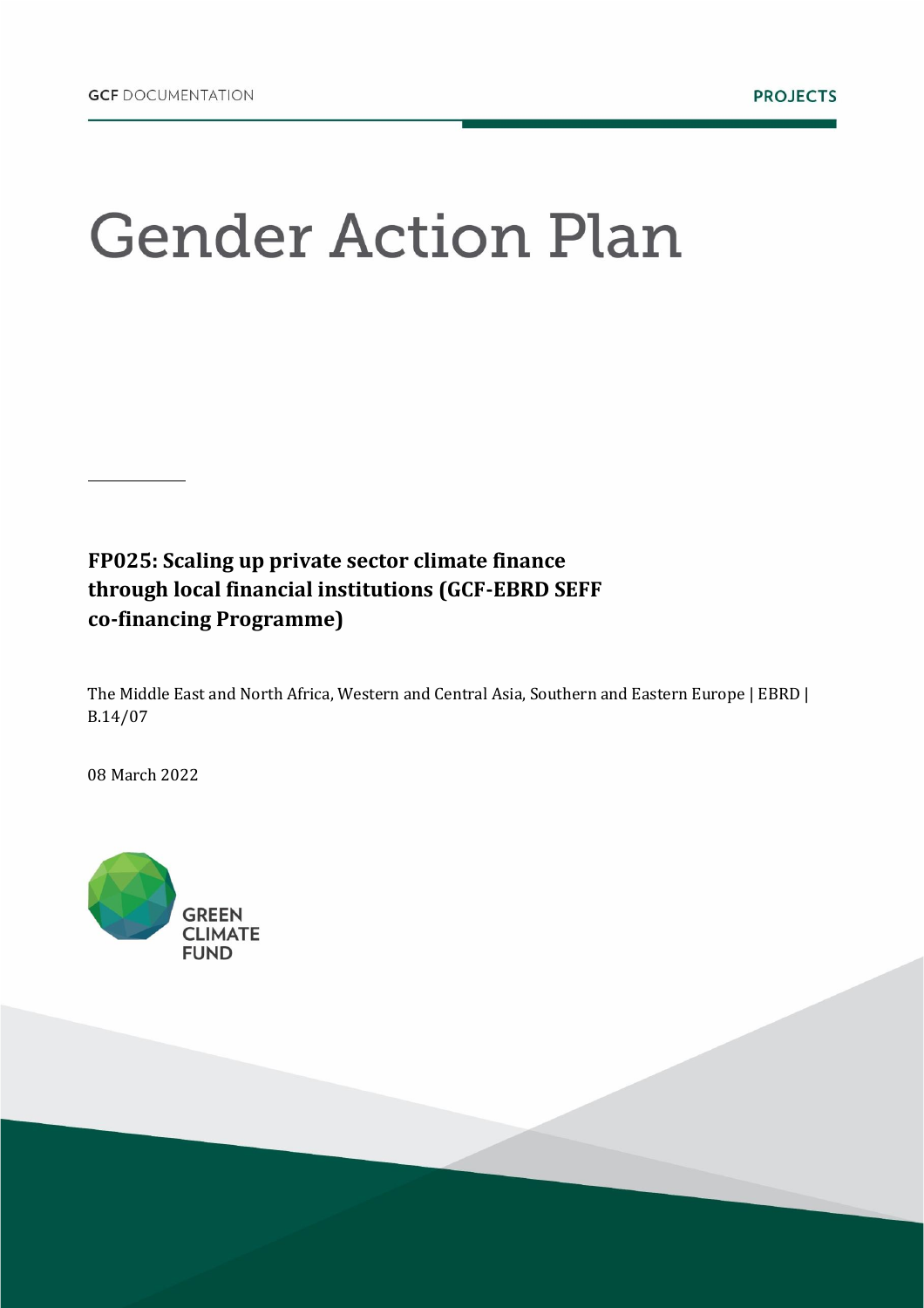| <b>ACTIVITIOS</b><br>--- | Targets<br>. anc<br>атог | --<br><b>imeline</b> | כסווונוכ |
|--------------------------|--------------------------|----------------------|----------|
|                          |                          |                      |          |

**Impact: Women and men's equality of opportunity to access finance provided under the programme is enhanced and the resulting climate technologies and practices also contribute to closing gender gaps where practical.**

**Outcome: Gender considerations are integrated in the design and implementation of the programme to provide equal access to climate financing for residential and commercial use, by both men and women, ensuring that (a) women and men potential sub-borrowers are aware of the benefits of investing in climate technologies; (b) Partner Financial Institutions (PFIs) understand the differentiated needs of both men and women sub-borrowers and adjust the ways in which the finance can meet those needs; and (c) where practical, the sub-projects also contribute to closing gender gaps.**

The baseline assessment to be undertaken will increase the evidence-base and support the development, marketing/promotion/dissemination and, ultimately, uptake of programme finance by both men and women sub-borrowers, while contributing to closing existing gender gaps in terms of access to finance for climate technologies. This will contribute to identifying and addressing women and men sub-borrowers' differentiated needs and priorities in accessing finance for improving the uptake of climate technologies, ultimately leading to improved energy security and climate resilience for both men and women in both urban and rural areas in EBRD's Countries of Operations (CoOs).

**Output 1: Baseline assessment to be undertaken to create an evidence-base of women and men sub-borrowers in relation to: (a) awareness of and access to information in relation to climate change risks and ways to mitigate those risks, (b) differentiated needs, priorities, vulnerabilities to climate change as well as coping strategies, including a selection of climate technologies used by men and women; and (c) obstacles to access finance for the adoption of climate technologies, for both residential and commercial use;**

| A country-level baseline assessment will be undertaken in each of the                                                                                                                                                                                                                                                                                                                                                                                                                                                                                                | • Number of country level gender assessments                                                                                            | On a rolling                                                            | EBRD                                                     |
|----------------------------------------------------------------------------------------------------------------------------------------------------------------------------------------------------------------------------------------------------------------------------------------------------------------------------------------------------------------------------------------------------------------------------------------------------------------------------------------------------------------------------------------------------------------------|-----------------------------------------------------------------------------------------------------------------------------------------|-------------------------------------------------------------------------|----------------------------------------------------------|
| countries that are part of the programme. The assessment will:                                                                                                                                                                                                                                                                                                                                                                                                                                                                                                       | developed                                                                                                                               | basis, as                                                               | Consultant with                                          |
| • Based on secondary sources, describe country-specific climate-related<br>problems, climate projections, adaptive capacity and available assets<br>and services for effective climate change mitigation and adaptation;<br>Identify the differentiated vulnerabilities of men and women to climate<br>change risks, as well as coping strategies including, but not limited to, a<br>selection of climate technologies used by men and women in different<br>country-relevant climatic contexts;<br>Identify and analyse modes of access to information and men and | • Number of multi-stakeholder workshops held at the<br>national level<br>• Number of participants to the multi-stakeholder<br>workshops | sub-<br>projects<br>come<br>through;<br>and at<br>project<br>completion | support from<br>local<br>stakeholders,<br>including PFIs |
| women's understanding and awareness of climate change risks and<br>ways to mitigate those risks;                                                                                                                                                                                                                                                                                                                                                                                                                                                                     |                                                                                                                                         |                                                                         |                                                          |
| • Identify women's barriers to access finance;                                                                                                                                                                                                                                                                                                                                                                                                                                                                                                                       |                                                                                                                                         |                                                                         |                                                          |
| Identify opportunities to engage in policy dialogue activities to address<br>issues restricting women's ability to adopt climate technologies<br>financed under the programme, such as access to finance, lack of<br>access to collateral etc.;                                                                                                                                                                                                                                                                                                                      |                                                                                                                                         |                                                                         |                                                          |
| • Present and discuss findings of the needs assessment during a multi-<br>stakeholders workshop at the national level of each of the countries<br>that are part of the programme.                                                                                                                                                                                                                                                                                                                                                                                    |                                                                                                                                         |                                                                         |                                                          |
| • Develop recommendations to improve women and women-led MSMEs'<br>access to climate finance in the context of the programme, including in                                                                                                                                                                                                                                                                                                                                                                                                                           |                                                                                                                                         |                                                                         |                                                          |
| the areas of (i) outreach (marketing and awareness raising); (ii)                                                                                                                                                                                                                                                                                                                                                                                                                                                                                                    |                                                                                                                                         |                                                                         |                                                          |